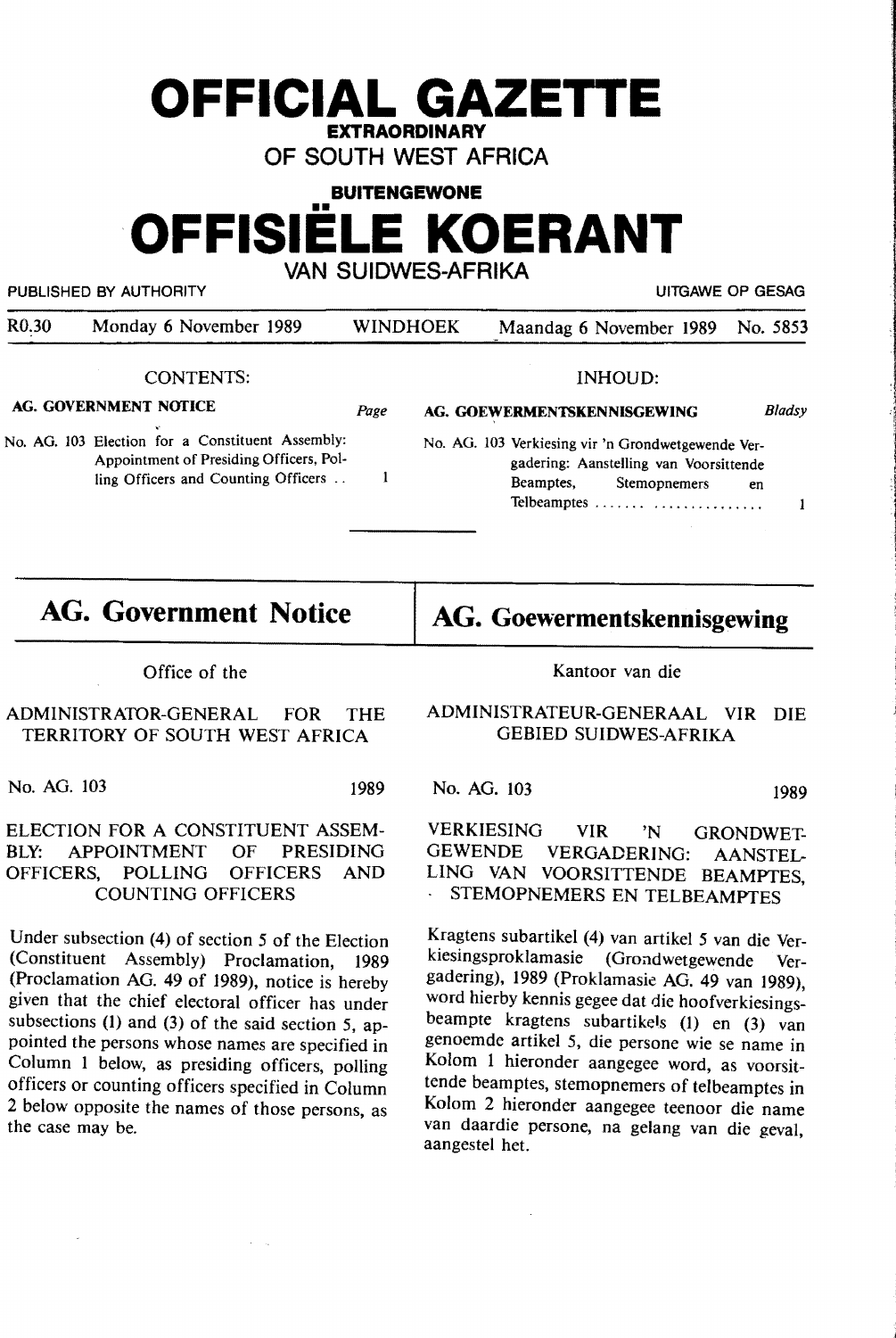COLUMN 3/KOLOM 3 DISTRICT/ DISTRIK

#### OWAMBO

 $\bar{\gamma}$ 

#### TRANSPORT TEAM

NAME AND OFFICIAL ADDRESS/ NAAM EN AMPTELIKE ADRES

| J S SPANNEBERG<br>Office of the Adm-General<br>Windhoek | POLLING OFFICER OWAMBO |        |
|---------------------------------------------------------|------------------------|--------|
| J PIETERSEN<br>Office of the Adm-General<br>Windhoek    | POLLING OFFICER OWAMBO |        |
| D KAYSTER<br>Office of the Adm-General<br>Windhoek      | POLLING OFFICER OWAMBO |        |
| E A CLOETE<br>Office of the Adm-General<br>Windhoek     | POLLING OFFICER OWAMBO |        |
| I P BAARTMAN<br>Office of th Adm-General<br>Windhoek    | POLLING OFFICER OWAMBO |        |
| J M ANDREWS<br>Office of the Adm-General<br>Windhoek    | POLLING OFFICER OWAMBO |        |
| F R SEPTEMBER<br>Office of the Adm-General<br>Windhoek  | POLLING OFFICER OWAMBO |        |
| H RUITERS<br>Office of the Adm-General<br>Windhoek      | POLLING OFFICER OWAMBO |        |
| G JACOBS<br>Office of the Adm-General<br>Windhoek       | POLLING OFFICER OWAMBO |        |
| K JANSEN<br>Office of the Adm-General<br>Windhoek       | POLLING OFFICER OWAMBO |        |
| J J ARNOLDS<br>Office of the Adm-General<br>Windhoek    | POLLING OFFICER        | OWAMBO |
| P J PHILLIPUS<br>Office of the Adm-General<br>Windhoek  | POLLING OFFICER        | OWAMBO |